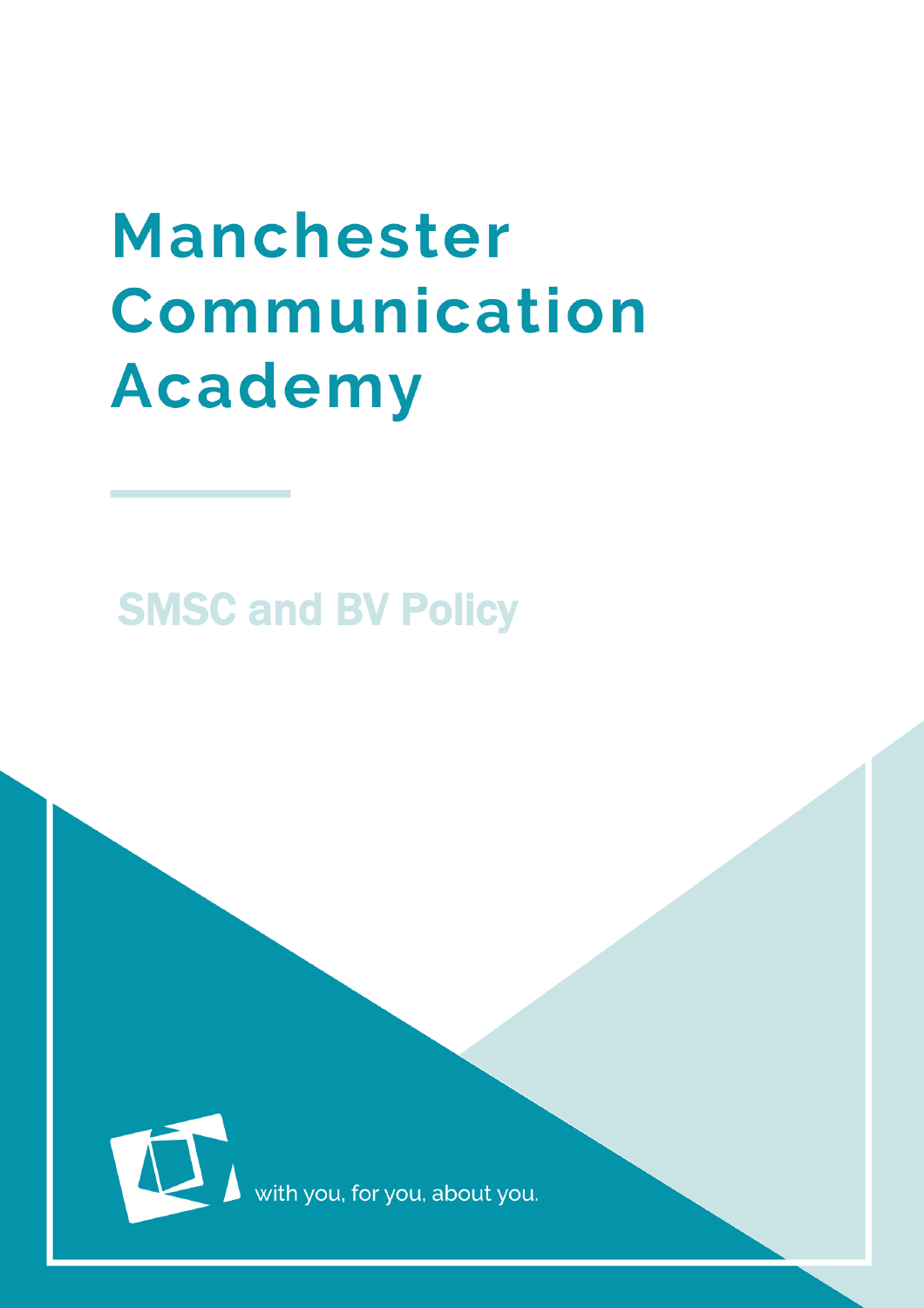| This document has been approved for operation within |                                         |
|------------------------------------------------------|-----------------------------------------|
| Date of last review                                  | September 2018                          |
| Date of next review                                  | September 2019                          |
| <b>Review Period</b>                                 |                                         |
| <b>Date of Trustee Approval</b>                      |                                         |
| <b>Status</b>                                        |                                         |
| <b>Person Responsible for Policy</b>                 |                                         |
| <b>Owner</b>                                         | <b>Manchester Communication Academy</b> |
| <b>Signature of Approval</b>                         |                                         |

### Introduction

Spiritual, moral, social and cultural education helps children develop personal qualities which are valued in a civilised modern British society; for example, thoughtfulness, honesty, respect for difference, moral principles, independence, and self-respect. At Manchester Communication Academy we seek to teach these qualities across the curriculum and throughout academy life in the hope that these pupils go on to participate fully and contribute positively to life in modern Britain. It is linked closely to our Academy values and ethos.

Incorporated within SMSC are British Values, which are vital to the mission of MCA. The principles of democracy, the rule of law, individual liberty, and mutual respect and tolerance for those of different faiths and beliefs, are integral to the life of the Academy. These are not only included in the academic curriculum, but inform relationships between students and staff; are the basis of inter-staff cooperation; underlie home-school interaction and community participation; and are always salient in the formation of Academy policy and procedures.

Manchester Communication Academy Values:

- Trustworthy
- Helpful
- Inspiring
- **Straightforward**
- **Heart**

# Defining spiritual, moral, social and cultural development

#### The spiritual development of pupils is shown by their:

- ability to be reflective about their own beliefs, religious or otherwise, that inform their perspective on life and their interest in and respect for different people's faiths, feelings and values
- sense of enjoyment and fascination in learning about themselves, others and the world around them
- use of imagination and creativity in their learning
- willingness to reflect on their experiences.

#### The moral development of pupils is shown by their:

- ability to recognise the difference between right and wrong and to readily apply this understanding in their own lives, recognise legal boundaries and, in so doing, respect the civil and criminal law of England
- understanding of the consequences of their behaviour and actions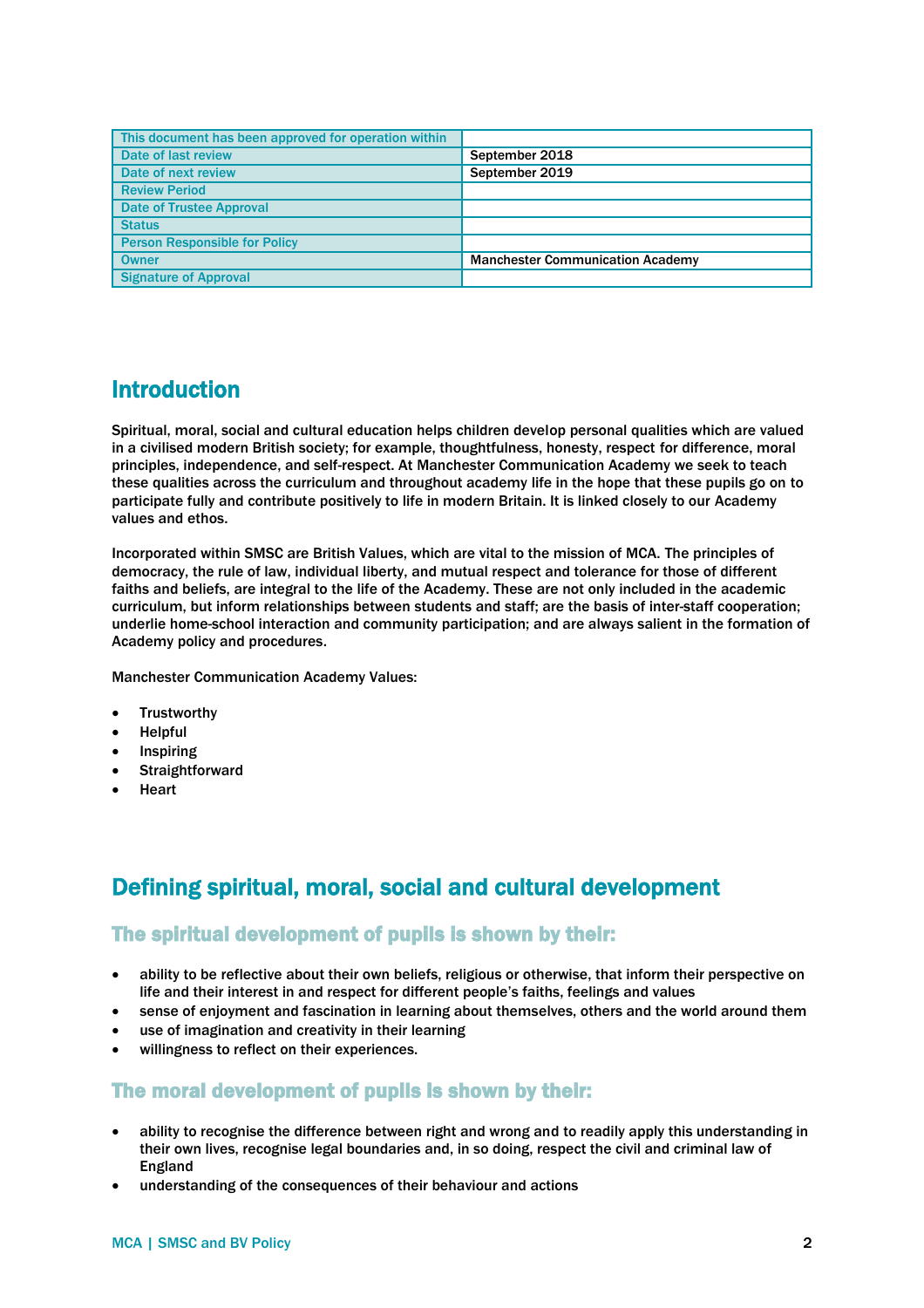interest in investigating and offering reasoned views about moral and ethical issues and ability to understand and appreciate the viewpoints of others on these issues.

#### The social development of pupils is shown by their:

- use of a range of social skills in different contexts, for example working and socialising with other pupils, including those from different religious, ethnic and socio-economic backgrounds
- willingness to participate in a variety of communities and social settings, including by volunteering, cooperating well with others and being able to resolve conflicts effectively
- acceptance and engagement with the fundamental British values of democracy, the rule of law, individual liberty and mutual respect and tolerance of those with different faiths and beliefs; they develop and demonstrate skills and attitudes that will allow them to participate fully in and contribute positively to life in modern Britain.

#### The cultural development of pupils is shown by their:

- understanding and appreciation of the wide range of cultural influences that have shaped their own heritage and those of others
- understanding and appreciation of the range of different cultures within school and further afield as an essential element of their preparation for life in modern Britain
- knowledge of Britain's democratic parliamentary system and its central role in shaping our history and values, and in continuing to develop Britain
- willingness to participate in and respond positively to artistic, musical, sporting and cultural opportunities
- interest in exploring, improving understanding of and showing respect for different faiths and cultural diversity and the extent to which they understand, accept, respect and celebrate diversity, as shown by their tolerance and attitudes towards different religious, ethnic and socio- economic groups in the local, national and global communities.

*(Ofsted – School Inspection Handbook – September 2018)*

# Where you can find SMSC in Manchester Communication Academy?

- The curriculum as a whole
- The Religious Education Curriculum
- The 'Aspire' Curriculum
- Form Time
- Assemblies
- Behaviour policy
- Extra-curricular activities
- Educational visits
- Pupil Voice (Student Council)
- Special days (fundraising, Student Performances and career days)
- Lunch time showcases

# Role of Senior Leaders and Key Staff

- To undertake audits across subject areas to determine SMSC provision and inform change.
- To promote and facilitate enrichment events in school through the inclusion of themes for the weekly focus in assemblies.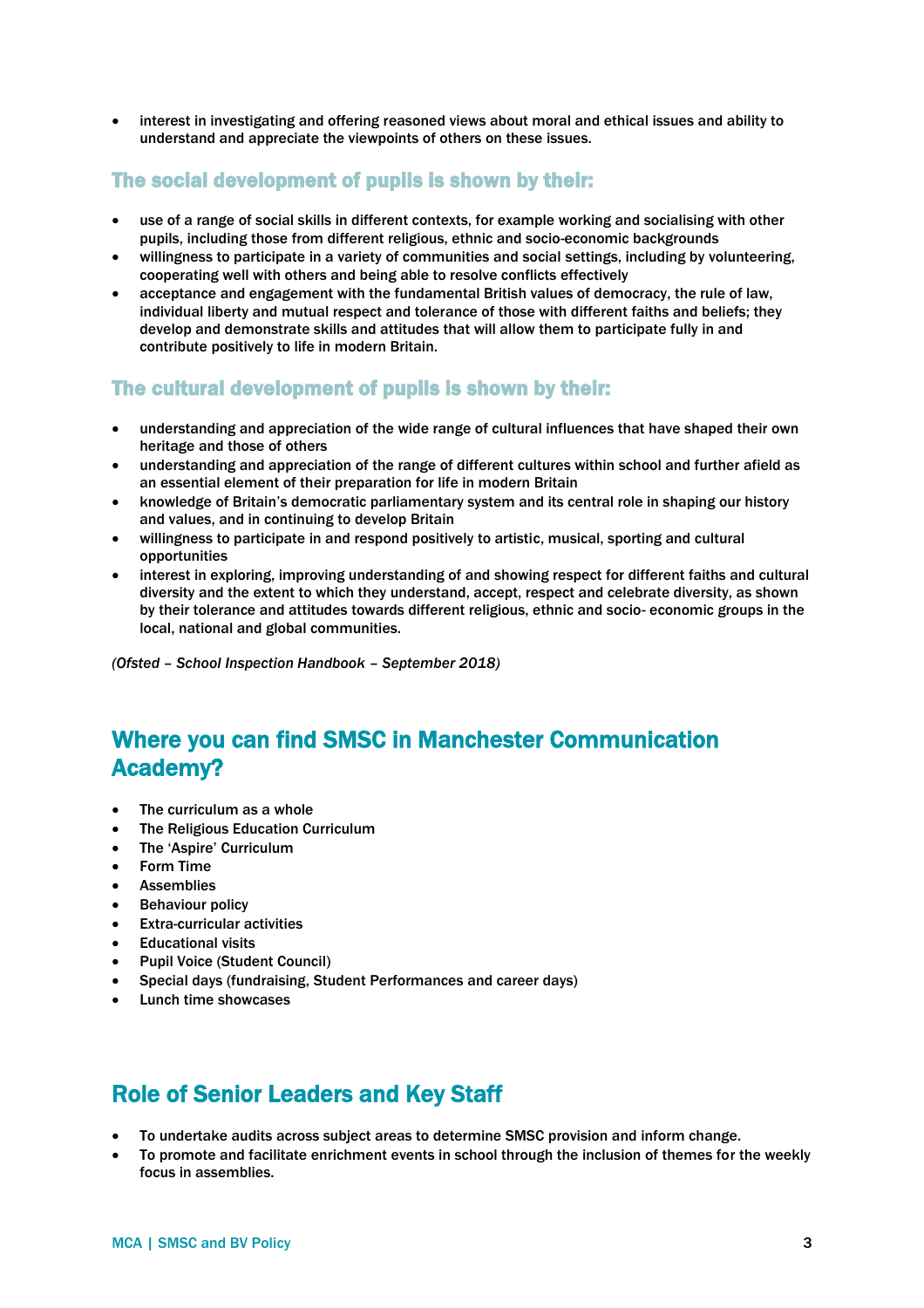To encourage staff and students to be involved in enrichment activities which are spiritually, morally, socially and culturally engaging both inside and outside the classroom.

# How the curriculum contributes to SMSC & BV

#### English

- Developing confidence and expertise in language, which is an important aspect of individual and social identity.
- Enabling pupils to understand and engage with the feelings and values embodied in high quality poetry, fiction, drama, film and television.
- Developing pupils' awareness of moral and social issues in fiction, journalism, magazines, radio, television and film.
- Helping pupils to understand how language changes over time, the influence on spoken and written language and social attitudes to the use of language.

#### Maths

- Through helping pupils obtain an insight into the infinite and through
- explaining the underlying mathematical principles behind natural forms and patterns.
- Helping pupils recognise how logical reasoning can be used to consider
- the consequences of particular decisions and choices and helping them learn the value of mathematical truth.
- Through helping pupils work together productively on complex mathematical tasks and helping them see that the result is often better than any of them could achieve separately.
- Through helping pupils appreciate that mathematical thought contributes to the development of our culture and is becoming increasingly central to our highly technological future, and through recognising that mathematicians from many cultures have contributed to the development of modern day mathematics.

#### **Science**

- Encouraging pupils to reflect on the wonder of the natural world.
- Awareness of the ways that Science and Technology can affect society and the environment.
- Consideration of the moral dilemmas that can result in scientific developments.
- Showing respect for differing opinions, for example on creation.
- Co-operation in practical activity.
- Raising awareness that scientific developments are the product of many.

#### ICT

- Preparing the pupils for the challenges of living and learning in a technologically enriched, increasingly interconnected world.
- Making clear the guidelines about the ethical use of the internet.
- Acknowledging advances in technology and appreciation for human achievement.

#### **History**

Looking at the creation and evolution of British society.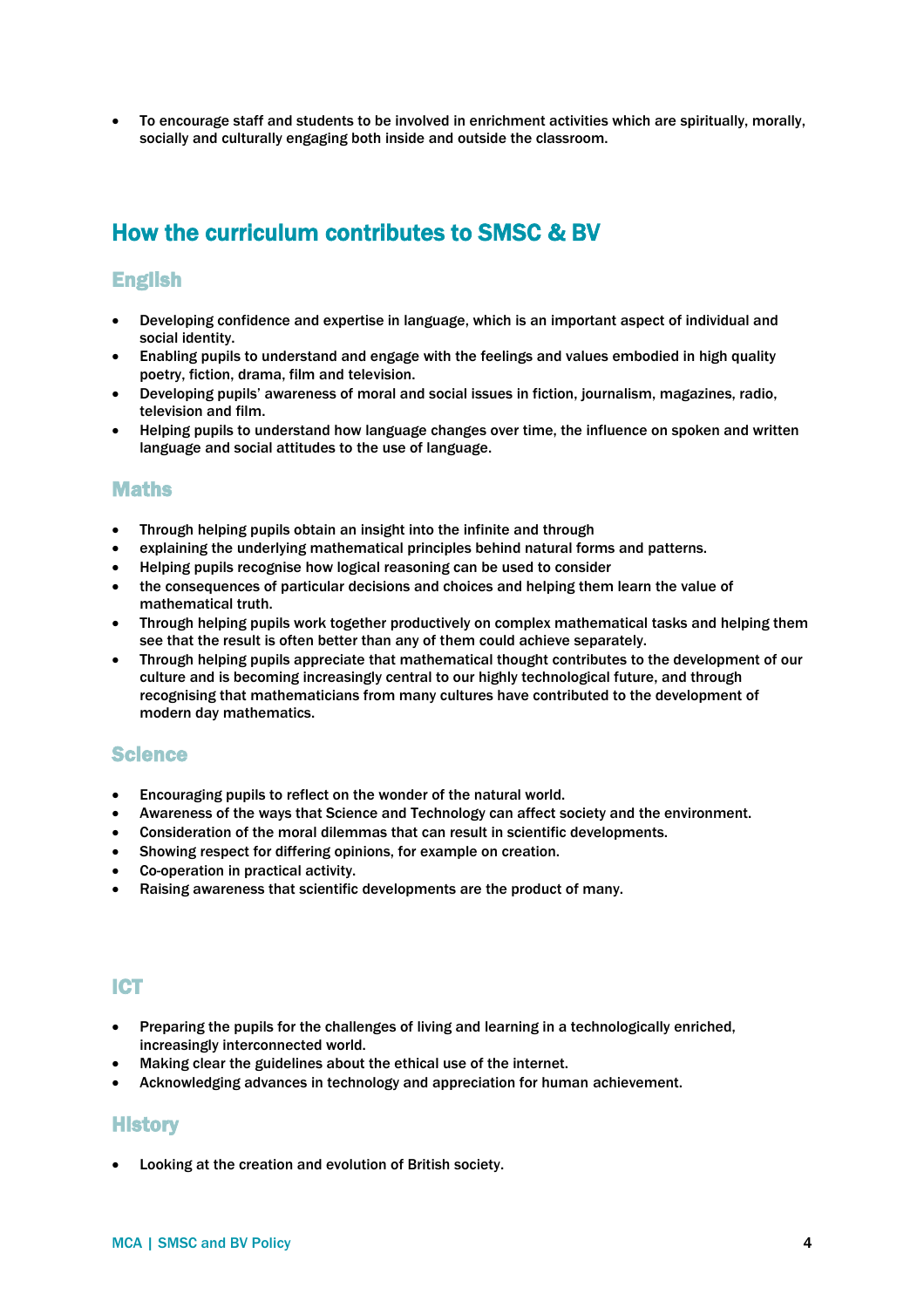- Enabling pupils to reflect on issues such as slavery, the Holocaust and Imperialism and to consider the moral and ethical issues.
- Showing an awareness of the moral implications of the actions of historical figures.
- To gain an understanding of different cultures.

#### Geography

- Opportunities for reflection on the creation of earth and its origins, future and diversity.
- Reflection on the fair distribution of the earth's resources and issues surrounding climate change.
- A study of people and physical geography gives our pupils the chance to reflect on the social and cultural characteristics of society.

#### MFL

- Gain insights into the way of life, cultural traditions, and moral and social developments of other people.
- Social skills are developed through group work activities and communication exercises.
- Listening skills are improved through oral/aural work.

#### RE

- Pupils learn about beliefs, values and the concept of spirituality
- RE reflects on the significance of religious teachings in their own lives.
- Develops respect for the right of others to hold beliefs different from their own.
- Shows an understanding of the influence of religion on society.
- Fosters appreciation and understanding of different cultures, religions and traditions.

#### Art

- Art lessons develop pupils' aesthetic appreciation.
- In turn, Art evokes feelings of 'awe' and 'wonder'
- Giving pupils the chance to reflect on nature, their environment and surroundings.
- Studying artists with a spiritual or religious theme, issues raised by the artist which concerns ethical issues, such as War paintings.

#### **Technology**

- Reflecting on products and inventions, the diversity of materials and ways in which design can improve the quality of our lives.
- Awareness of the moral dilemmas created by technological advances.
- Awareness of how different cultures have contributed to technology.
- Opportunities to work as a team, recognising others strengths and sharing equipment.

#### Food Technology

- Giving the opportunity to examine cultural differences in food and diet.
- Reflecting on the social issues around food such as price and income.
- Acknowledging government guidelines for health and dietary requirements.
- Reflection on the moral issues concerning food production in third world countries.

#### **Music**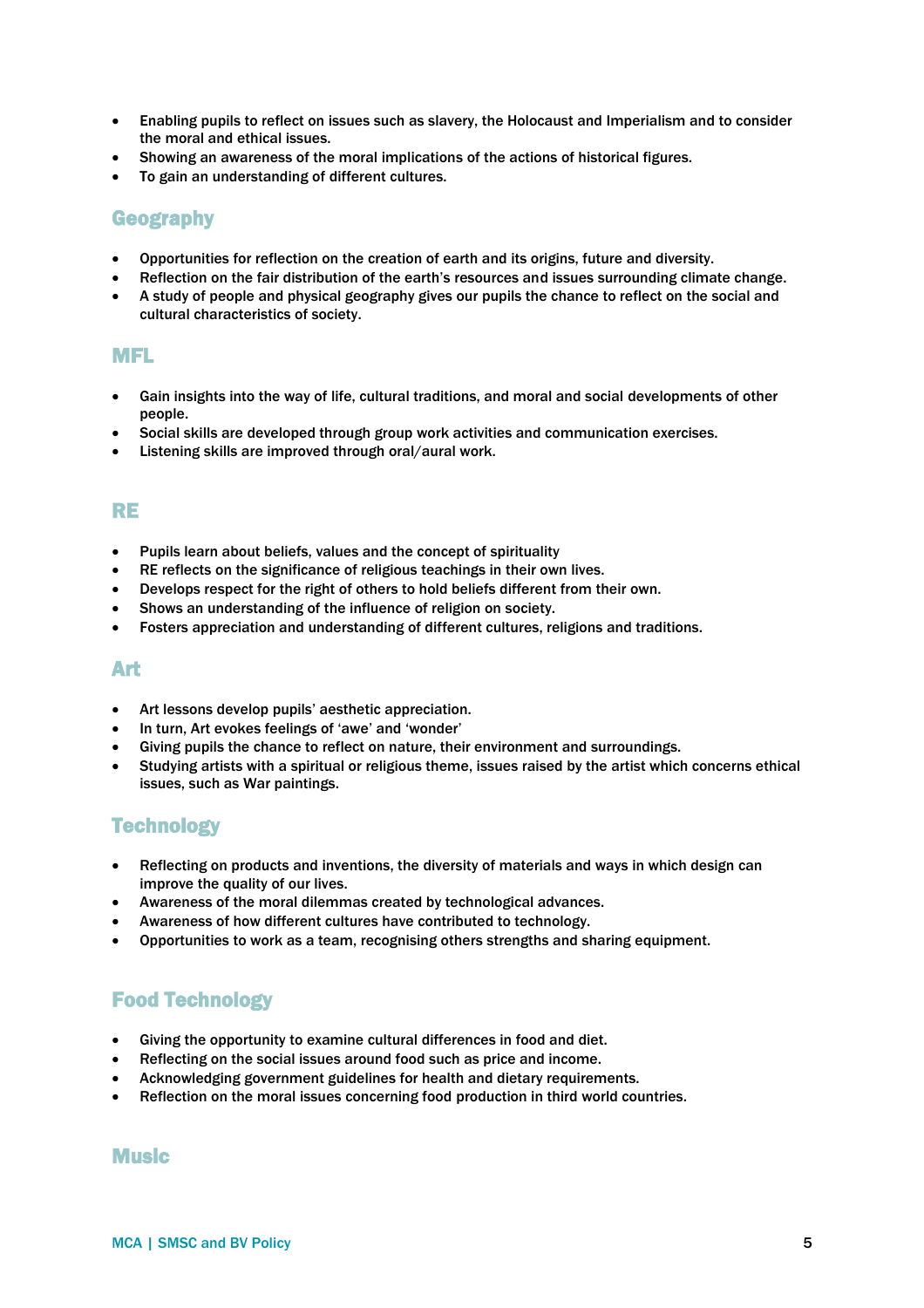- Teaching that encourages pupils to be open to the music of other cultures.
- Discussing and reflecting upon a range of personal experiences and own performances and observed experiences like peer performances, trips and concerts.
- Looking at the way music can change moods and behaviour.
- Offer a range of high quality off-timetable music enrichment activities, for example access to individual instrumental/vocal/theory lessons with specialist peripatetic teachers.

#### PE

- Activities involving co-operation, teamwork, competition, rules, self-discipline and fair play.
- Exploring the sports and traditions of a variety of cultures.
- Individual activities that provide the opportunity for self-reflection, awareness and challenge.

#### Performing Arts

- An opportunity to work together and to negotiate and co-operate with each other.
- An opportunity to look at theatre from different cultures and religions.
- A cultural experience to enrich understanding of the performing arts in all its different forms.
- Opportunities to perform to others of different age groups, cultures and from different socioeconomic backgrounds.

# Desired Outcomes

In addition to what Ofsted say about SMSC, at Manchester Communication Academy we aim to ensure all students experience and demonstrate the following, in the four SMSC areas:

#### **Spiritual**

- Develop personality and character.
- Are self-aware and sensitive to the needs of others.
- Think deeply and reflect.
- Experience a sense of awe, wonder and mystery.
- Have clear personal values and are open to new ideas.
- Appreciate the importance of beliefs and values in human affairs.
- Have a clear sense of identity and belonging.
- Are able to express their feelings and emotions openly.
- Are creative, imaginative and perceptive.
- Are curious about the world around them.
- Respond with interest and develop from new experiences.

#### Moral

- Take personal responsibility for their actions.
- Know the difference between right and wrong.
- Tell the truth and keep promises.
- Respect the rights and property of others.
- Exercise self-discipline.
- Understand the consequences of the actions of themselves and others.
- Help those less fortunate than themselves.
- Show a keen interest in ethical issues.
- Make reasoned and responsible responses to moral dilemmas.
- Reassess values in the light of experiences.
- Articulate their own attitudes and values.